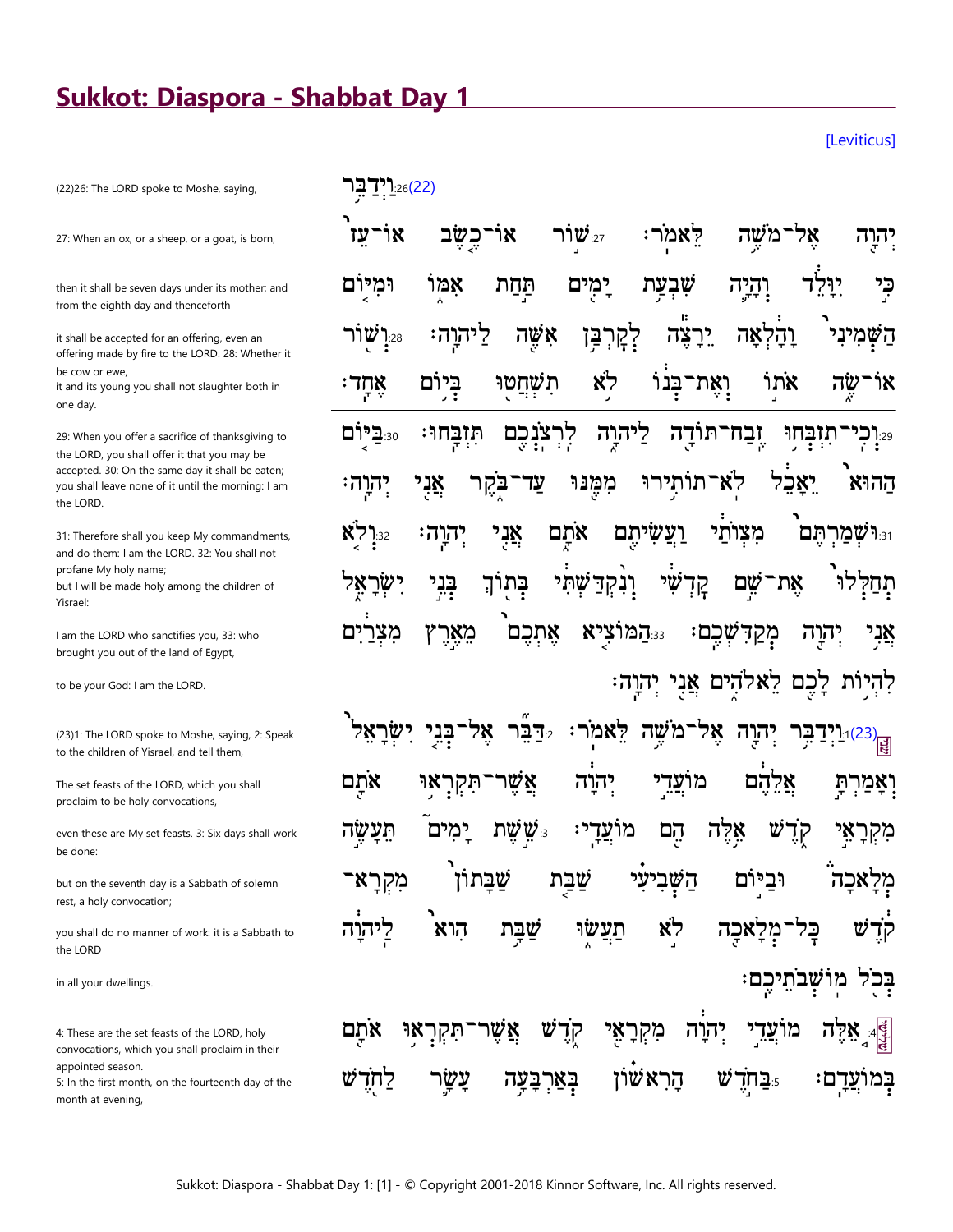is the LORD's Pesach. 6: On the fifteenth day of the same month

is the feast of matzah to the LORD: seven days you shall eat matzah.

7: In the first day you shall have a holy convocation: you shall do no servile work.

8: But you shall offer an offering made by fire to the LORD seven days:

in the seventh day is a holy convocation; you shall do no servile work.

9: The LORD spoke to Moshe, saying, 10: Speak to the children of Yisrael, and tell them.

When you come into the land which I give to you,

and shall reap its harvest, then you shall bring the omer of the first of your harvest to the priest:

11: and he shall wave the omer before the LORD, to be accepted for you:

on the next day after the day of rest the priest shall wave it.

12: In the day when you wave the omer, you shall offer a lamb without blemish a year old for a burnt-offering to the LORD.

13: The meal-offering of it shall be two tenths of an ephah of fine flour mingled with oil,

an offering made by fire to the LORD for a sweet savor;

and its drink-offering of wine, the fourth part of a hin. 14: You shall eat neither bread, nor parched grain, nor fresh ears. until this same day, until you have brought

the offering of your God: it is a statute forever throughout your generations in all your dwellings.

15: You shall count to yourselves from the next day after the day of rest,

from the day that you brought the omer of the wave-offering;

seven weeks shall there be complete: 16: even until the next day after the seventh week

shall you number, fifty days; and you shall offer a new meal-offering to the LORD.

יוֹם עַשַׂו **וּבחמשה** פֶּסַח הָעַרְבָּיִם ריהוַה: ְבֵּין מצות ימים שבעת המצות W ליהוה חג הזה דחד כל־ הראשׁון <u>קדש '</u> תֵלום יהיה מִקְרָא־ תאכלו: <u>קכם</u> לא ליהוה אשה תם תעשוּ עבדה ב מלאכת רהקר. בָל־ Ŵ מִקְרַא־קֹד השביעי ביום יִמְיִם שִׁבְעַת לֹא תַעֲשׂוּ ה' מלאכת עבד

ישראל אל־משה ֹאֵל לֵאמֹר: בני דבר $r_{:10}$ הָוָה אֲני אשר Ÿ אל ֿתבאי כי אלהם ־האר ואמרת וַהֲבָאתֵם **ַקְצִירָה** וּקִצַּרִתֶּם לכם את־ אֵת־ נתַן ֿאַל ראשית קִצִירְכֵם את־ <sub>11:</sub>וְהֶנְיִךְ ־הכהן: עמר יִנְיִתֶּנּוּ מִמַּחֲרַת יהוה צנכם השבת לר לִפְּנֵי העמו **ְהַגִיפְּבֵם** ביום כבשׂ י**ועשיתם** את־העמר הכהן: שׁני ו**ּוּמּנחתוֹ**: לעלה ליהוה: שׁנתוֹ ⊊ן תמים בְשֵׁמֵן אשה סֹלת נים עשׂר ריח ליהוה בלוּלַה וְקֵלִי וֹיָנְלֶחָם וִנְסְכּוֹ וכר ּהַהִין עת ניחח וְנִסְכֹּה לוּ <u>הַבְיאֲכֵם</u> היום לא עַד הזה עצם עד תאכ עוֹלם בכל לדרתי ם חִקַּת אלהיכם את 互つに <sub>ְ</sub><br><sup>אֲ</sup>ןּיּנִימַפּרְתֶּם לָכֶם מִשְׁבְתֵיכֶם:<br>. עמר הַתְּנוּפַה את־ הֵבִיאֲכֵם מיום השבת מִמְּחֲרַת שֶׁבַע השבת תְּהִי שבתות מִמַּחֲרַת 16:**עַד** ּינַהי תמימת חֲמִשִׁים השׁבי יום מִנִחָה <u>נׁיֵאֵרְבָתֶּם</u> תִּפְכְּרוּ עת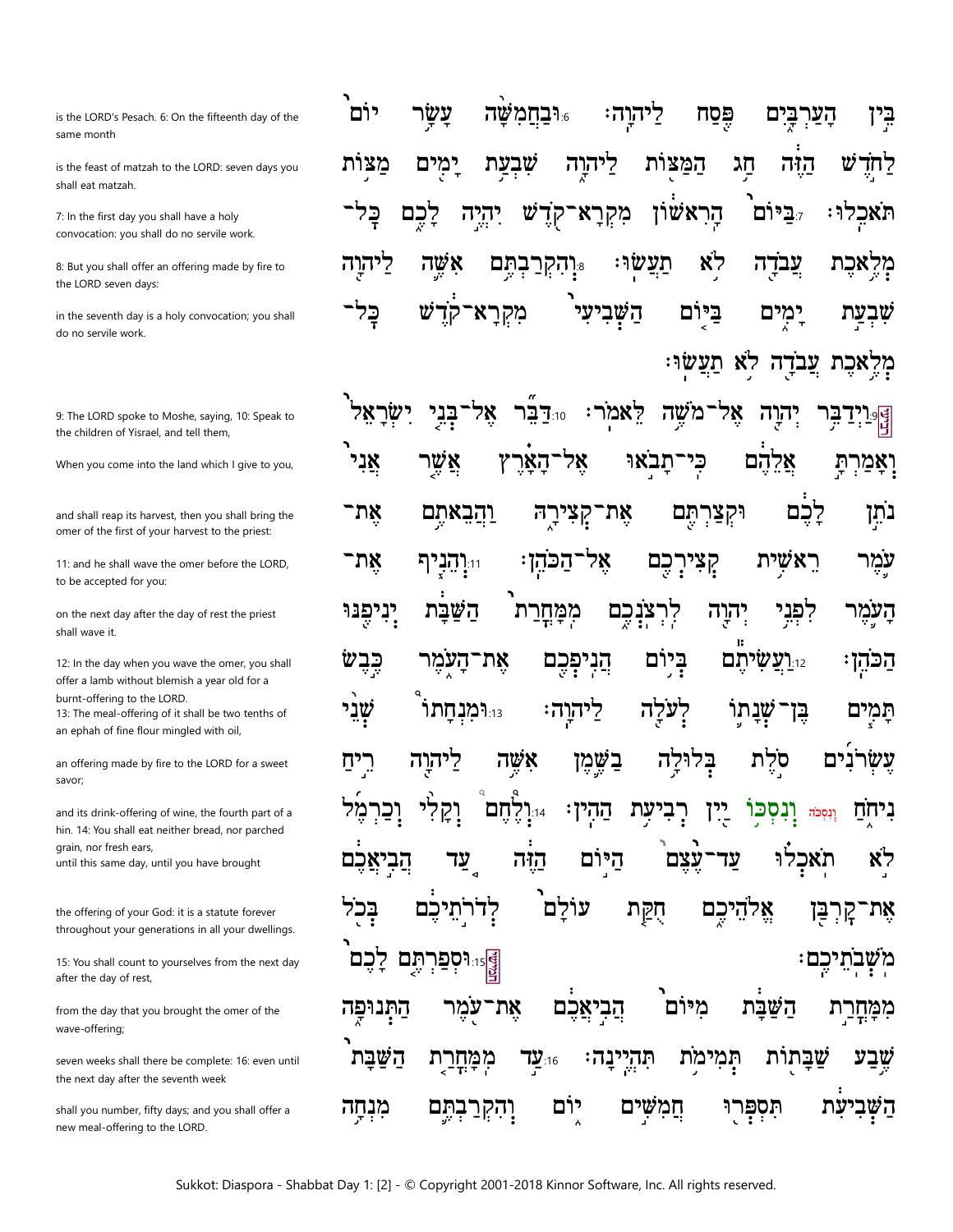17: You shall bring out of your habitations wave-loaves,

two, of two tenths of an ephah: they shall be of fine flour, they shall be baked leavened,

for first-fruits to the LORD. 18: You shall present with the bread seven lambs without blemish a year blo and one young bull, and two rams:

they shall be a burnt-offering to the LORD, with their meal-offering, and their drink-offerings,

even an offering made by fire, of a sweet savor to the LORD. 19: You shall offer one male goat for a sin-offerina.

and two lambs a year old for a sacrifice of peace-offering.

20: The priest shall wave them with the bread of the first-fruits for a wave-offering before the LORD,

with the two lambs: they shall be holy to the LORD for the priest.

21: You shall make proclamation on the same day, there shall be a holy convocation to you;

you shall do no servile work: it is a statute forever in all your dwellings throughout your generations.

22: When you reap the harvest of your land,

you shall not wholly reap the corners of your field, neither shall you gather the gleaning of your harvest

you shall leave them for the poor and for the sojourner: I am the LORD your God.

23: The LORD spoke to Moshe, saying, 24: Speak to the children of Yisrael, saying,

In the seventh month, on the first day of the month,

shall be a solemn rest to you, a memorial of blowing of the shofar, a holy convocation.

25: You shall do no servile work; and you shall offer an offering made by fire to the LORD.

26: The LORD spoke to Moshe, saying,

**ממושבתיבם** תביאוּ | תנופה לחם ליהוה: שה חד עשׂרנים שְׁנִי שְׁתַיִם תְּהִיִינָה סלת תִּאֲפֵינַה חַמֵּץ שׁבעת על־הלחם י**ּיִיְהִקְרַבְהֵם** ּיהוַה 7 בכורים שָׁנָה בְּנִי כִּבַשׁים אחד וּפר תמימם יַבְּ⊺ ַבַּקַר עלה יִהְיְי ומנחתם ליהוה שׁנים ונסכיהם לם שעיר יו**ַעֲשִׂיתִם** ליהוה: רֵיחַ אשה אחד עזים ניחח שָׁלָמִים: בְּנִי שַׁנָה דחטאת קזבח כבשים ושני ثرثاط על לפני תנופה הבכרים אתם הכהן 20 הַבְרֹךְ קְדָשׁ לכהן: יִהְיוּ כְּבָשִׂים על ליהוה שני יהוה יִהְיָה מִקְרַא־ Ŵ קדֿ הזה היום בעצם | 21:**וּקְרַאתם** תעשו לא צֵבֹדַה עולם הִקַּת אכת פַל <u>מַל</u> לכם כם את־ שבתי קִצְיר 22.**וּבִקְצָר**ָ יִדרתֵיכֵם כם מו פְּאַת לא־תכלה שׁד וְרֻקִט צכם הָקִצְרֶךְ אר לֶעֲנִי אתם תִלַקֵּט לא תעזב ולגו אני קִצִירְךָ יִהוָה אֱלהֵיכֵם

בַּנִי אל לאמר: אל־משה ית⊑ר≌ יִהרַה בַּחֹדָשׁ לֵאמֹר הַשָּׁבִיעִי בַּאֲחֲד ישר תְּרוּעַה **ַזִכְרוֹן** שבתון מִקְרַא לכם ∶₩ ַיִּהְיָה לא תעשו עבדה 'N <u>ֿנִהְקְרַבְהֵם</u> מְרֶארֶת שה 2ה⊊7 26**ּוֹיְדַבִּר יְהוָה אֶל־מֹשֶׁה** ַיִּהְוָה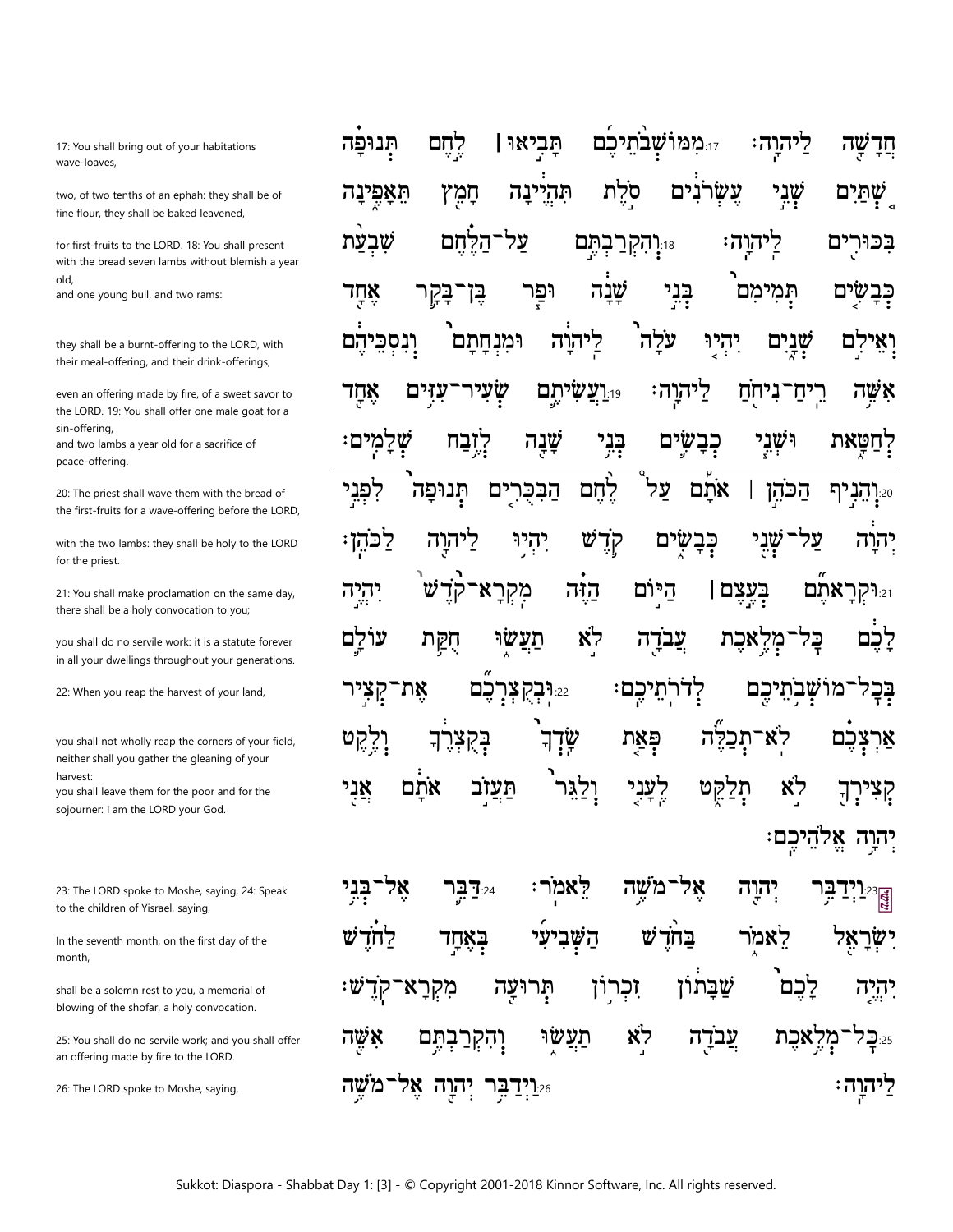27: However on the tenth day of this seventh month is the Day of Atonement:

it shall be a holy convocation to you, and you shall afflict your souls;

and you shall offer an offering made by fire to the LORD. 28: You shall do no manner of work

in that same day; for it is a Day of Atonement,

to make atonement for you before the LORD your God. 29: For whatever soul that shall not be afflicted in that same day, he shall be cut off from his people.

30: Whatever soul that does any manner of work in that same day,

that soul will I destroy from among his people. 31: You shall do no manner of work:

it is a statute forever throughout your generations in all your dwellings.

32: It shall be to you a Sabbath of solemn rest, and you shall afflict your souls:

in the ninth day of the month at evening, from evening to evening,

shall you keep your day of rest.

33: The LORD spoke to Moshe, saying, 34: Speak to the children of Yisrael, saying,

On the fifteenth day of this seventh month

is the feast of booths for seven days to the LORD. 35: On the first day shall be a holy convocation:

you shall do no servile work. 36: Seven days

you shall offer an offering made by fire to the LORD: on the eighth day shall be a holy convocation to you. and you shall offer an offering made by fire to the LORD: it is a solemn assembly;

you shall do no servile work. 37: These are the set feasts of the LORD,

which you shall proclaim to be holy convocations, to offer an offering made by fire to the LORD,

הַיָּה בִּעֲשׂוֹר יוֹם לחדש **7X**:27 לאמר: השב יהיה v מִקְרָא הוא את־ לכם הכפר ־עניתם קד יכם' ־מִלְאַכַה 20.וָבָל: אָשֶׁה נפשתיכם ליהוה: <u>וֹהִקְרַבְהֵם</u> כֵי תעשו יום היום בִּעֲצֵם לא הוא ים כפר היה אֵלהֵיכֵם לִפְּנֵי הנפי  $52.29$ יהוה כם לַכַּפֵּו וִנְכְךָ אַשו היום בִעֲצָם היה ֿתִעֲנָה מֵעַמֵּיהַ ֿתַה 77 ל הנפש היום בעצם אכה מל כל תעשה אשר פ:1ַ⊑ עמה: אֵת־הַנִּפִשׁ ניַ⊆2 ההוא מִקֵרֵב **ָהַאֲבַדְהִי** הזה תעשו לדרתי עולם חִקַת לא בכל כם מְרַאכַה לַכֶּם הוא שבתון את־ עניתם 32 שבת משִבתיכם: לחֹד ערב עד מערב בערב בתשעה נפשתיכם שבתכם: תשבתו

ישראל אל 7בר" ּלָאמֹר אֶל־מֹשֶׁה יָהוַה השביעי לחדש יוֹם עשׂר הזה בחמשה דאמר הַרְאשׁוֹז 2:35 יום ּלִיהוַה: ימים שבעת הסכות חג י**שבעת?** תעשוּ לא עבדה אכת בַּק ש מל מִקְרָא ביום מִקְרָא־ השמיני ליהוה אשה יבו תּקר ימים וְהִקְרַבְהֵם ליהוה אשה לכם יהיה צַצֵרֵת תַעֲשׂוּ לא עבדה מלאכת מועד <sub>37</sub> אלה ⊊7 הוא לַהַקִּרָ v מִקְרָאֵי אתם אשו יב קד אַר תקר יהוה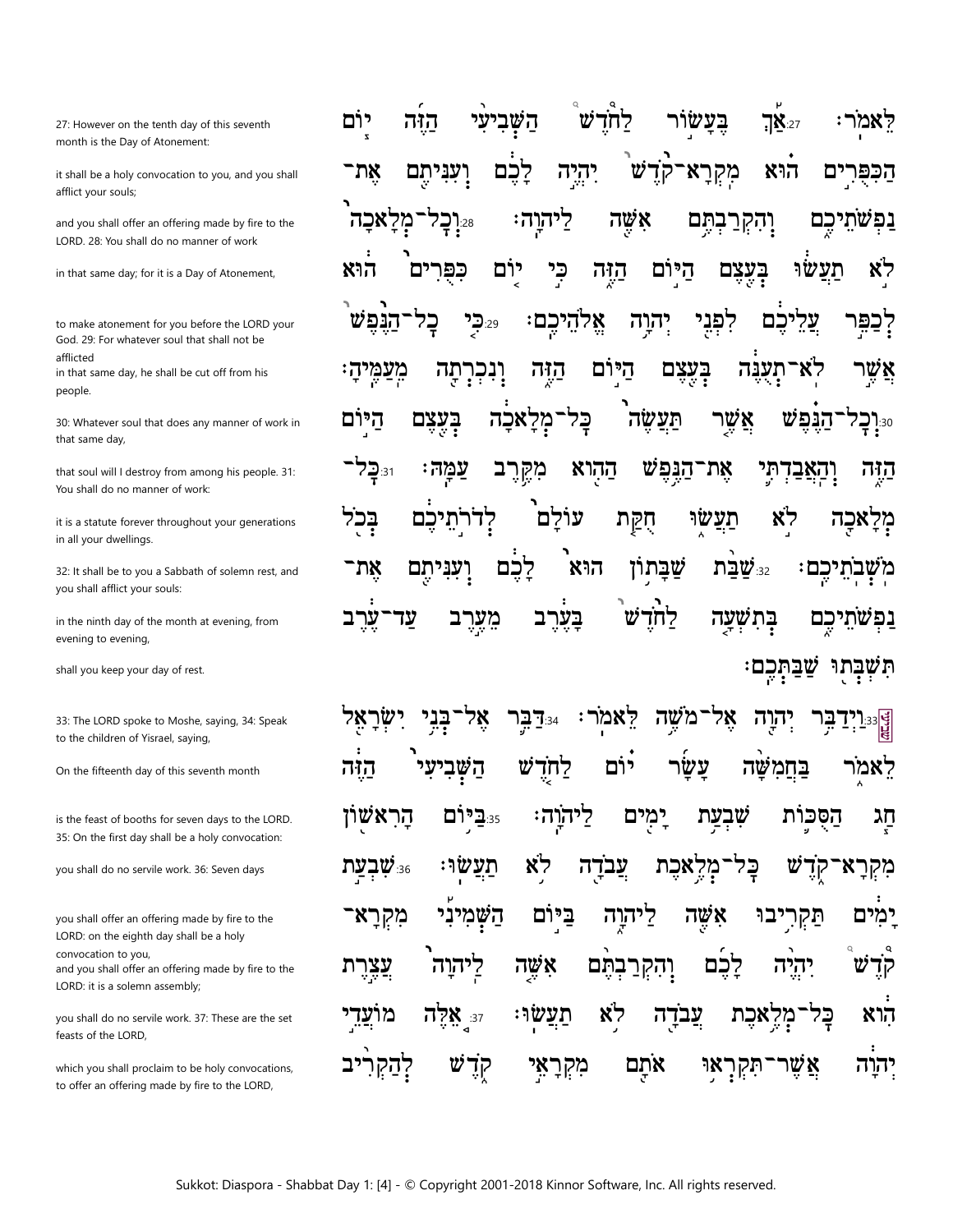a burnt-offering, and a meal-offering, a sacrifice, and drink-offerings, each on its own day;

38: besides the Sabbaths of the LORD, and besides your gift offerings,

and besides all your vows, and besides all your freewill-offerings, which you give to the LORD.

39: However on the fifteenth day of the seventh month.

when you have gathered in the fruits of the land, you shall keep the feast of the LORD seven days:

on the first day shall be a solemn rest, and on the eighth day shall be a solemn rest.

40: You shall take yourselves on the first day

the fruit of goodly trees, branches of palm-trees, and boughs of thick trees, and willows of the brook;

and you shall rejoice before the LORD your God seven days.

41: You shall keep it a feast to the LORD seven days in the year: it is a statute forever throughout your generations; you shall keep it in the seventh month.

42: You shall dwell in booths seven days; every native in Yisrael shall dwell in booths;

43: that your generations may know that I made the children of Yisrael to dwell in booths,

when I brought them out of the land of Egypt:

I am the LORD your God. 44: Moshe declared the set feasts of the LORD

to the children of Yisrael.

12: On the fifteenth day of the seventh month

you shall have a holy convocation;

you shall do no servile work, and you shall keep a feast to the LORD seven days:

13: and you shall offer a burnt-offering, an offering made by fire, of a sweet savor to the LORD;

|  |  |  | אָשֶׁה לַיהוָה עֹלָָה וּמִנְחֶה זֶבַח וּנְסָכָים דְבַר־יִוֹם                                                                     |
|--|--|--|----------------------------------------------------------------------------------------------------------------------------------|
|  |  |  | בְּיוֹמְוֹ: ﷺڪَل שַׁבְּתֵֹת יְהוֶה וּמִלְּבַד מַתְּנוֹתֵיכֶם                                                                     |
|  |  |  | וּמִלְּבַד בְּלִ־נִדְרֵיכֶם וּמִלְּבַד <sup>י</sup> בָּל־נִדְבְתֵיכֶם אֲשֶׁר                                                     |
|  |  |  | תִּתְּנֻוּ לַיהוֶהः ַצֵּךְ בַּחֲמִשָּׁה עָשָׂ <sup>ּ</sup> ר יוֹם לַחְזֶדָּשׁ                                                    |
|  |  |  | <mark>ײ</mark> ַײַרִיעִי בְּאָסְפְּכֶם אֶת־תְּבוּאַ <sub>ָ</sub> ת הָאָ֫רֶץ תָּחֹ <sup>ְגַוּ</sup> אֶת־                          |
|  |  |  | חַג־יְהוֶה שִׁבְצַת יָמְיִם בַּיּּוֹם הָרִאשׁוֹן שַׁבָּתוֹן וּבַיִּוֹם                                                           |
|  |  |  | הַשָּׁמִיּנָי שַׁבָּתְוֹן: ۩ הּוּלְקַחְתֶּם לָכֶבׁם בַּיְּוֹם הָרִאשׁוֹן                                                         |
|  |  |  | פָּרִ <sup>ּׂר</sup> צִאַ הָדָר <sup>ך</sup> כַּפּ <sup>ָ</sup> ת תְּמָרִ <sup>ׂ</sup> ים וַ <u>עֲנ</u> ָף עֵץ־עָבֻׂת וָעַרְבִי־ |
|  |  |  | בָחַל וּשְׂמַחְתֶּם לִפְגָי יְה <i>ַ</i> רָה אֱלֹהֵיכֶם שִׁבְעַת יִמְים:<br>ב                                                    |
|  |  |  |                                                                                                                                  |
|  |  |  | יּיְנַתַגֹּתֶם אֹתוֹ <sup>י</sup> חַג לִיהוֶה שִׁבְעַת יָמֻים בַּשָּׁנֶה חֻקַּת                                                  |
|  |  |  | ּעוֹלָם לְדֹרֹתֵיכֶם בַּחְדֶשׁ הַשְּׁבִיעָ <i>י</i> תָּחֹ <i>ְגוּ אֹתְ</i> וֹ                                                    |
|  |  |  | <sup>؞؞</sup> ִבּסֻּכֹּؚת תֵּשְׁבִוּ שִׁבְצַת יָמְים בְּל־הָאָזְרָח <sup>ָ</sup> בְּיִשְׂרָאֵ <sup>ּ</sup> ל                     |
|  |  |  | יֵשְׁבִלּ בַּסֻּכֹּת: ؞ּ؞ִלְמַּעַןֹ יִדְעַוּ דֹרְתֵיכֶם כִּי בַסֻּכֹּוֹת                                                         |
|  |  |  | הוֹשַּׁבְתִּי אֶת־בְּנֵי יִשְׂרָאֵ <b>ּׂל בְּהוֹצִיאָי אוֹתָם מֵאֶרֶץ</b>                                                        |
|  |  |  | מִצְרֶיִם אֲנָי יְהוָה אֱלֹהֵיכֶם: <u>44וֹיְד</u> ַבְּר מֹשֶׂה אֶת־מֹעֲדֵי                                                       |

[Numbers]